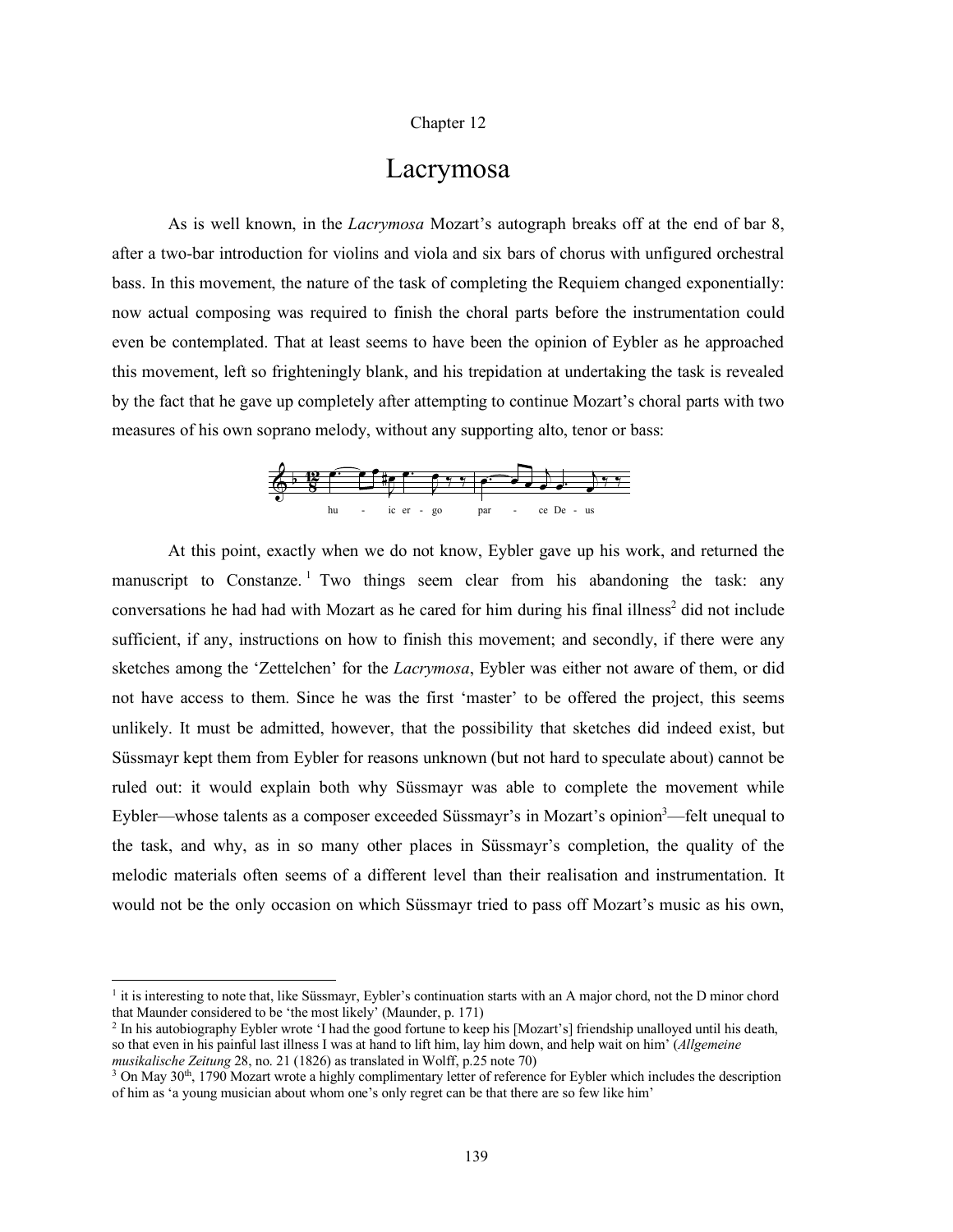and the level of intermingling of their manuscripts is both a matter of record and a subject for speculation. 4

If Mozart's thinking had been sufficiently advanced to have worked out even the next eight bars in detail, he would surely have written them into the score: it is hard to imagine that as gifted a melodist as Mozart didn't know how to follow these opening bars, however sublime. It would seem therefore that the root of his indecision lay later in the movement. It must have been a major quandary, enough for him to put the movement aside and continue with the *Domine Jesu* and *Hostias*, with their intricate, yet fully worked-out *Quam olim Abrahae* fugues, on a fresh  $f$ olio<sup>5</sup>

What could have caused such an uncharacteristic case of writer's block? Was it a problem of how to end this particular movement, or was his uncertainty more global, to do with the structure of the work as a whole? The *Lacrymosa* does come, after all, at a structurally significant point in the work, the end of the long Sequenz movement that had begun with the *Dies irae.* It must be remembered that Mozart's commission was for a liturgical work in which it was understood that prayers—either spoken, intoned to plainchant or probably both—would separate the movements he composed. Did he take that into consideration when planning the grand dramatic sweep of the work, or was the source of his indecision the possibility of future purely concert performances, which, removed from liturgical considerations and contexts, could have different proportions. It must be remembered that, as Black has pointed out,<sup>6</sup> the work he was creating was probably the first requiem written in Vienna since 1781, so not only did he have no recent models to follow or improve upon, he must have been aware that, in spite of its secret commissioning, his requiem would be precedent setting. His application letter for the position of Adjunct Kapellmeister at St. Stephen's Cathedral of April 1791 talks of his 'international reputation' and that he was 'better fitted than many [for the position] in view of the knowledge of church music he had cultivated', which implies very strongly that Mozart had a sense that any liturgical music he produced would be in the public eye.<sup>7</sup>

 <sup>4</sup> see the discussion of the confusion of Süssmayr's and Mozart's manuscripts in general, and Süssmayr's version of the Rondo in D for horn K. 514 in particular in Chapter 3 above (p. 36–38) and in Wolff (p. 44–51)

<sup>5</sup> fols. 35r–45v (89r – 99v). It is also interesting to note that folio 32v (86v) between the end of the *Confutatis* and the opening of the *Lacrymosa* is blank, implying that the opening of the *Lacrymosa* was already written down when Mozart was completing the *Confutatis*, or he would have continued to the *Lacrymosa* in the same folio. See Chapter 4 for a discussion of Mozart's working methods

<sup>6</sup> Black, *Mozart and the Practice of Sacred Music*, p. 357

 $<sup>7</sup>$  Indeed, after his death, it was this work that helped establish the tradition of concert performances of requiems</sup>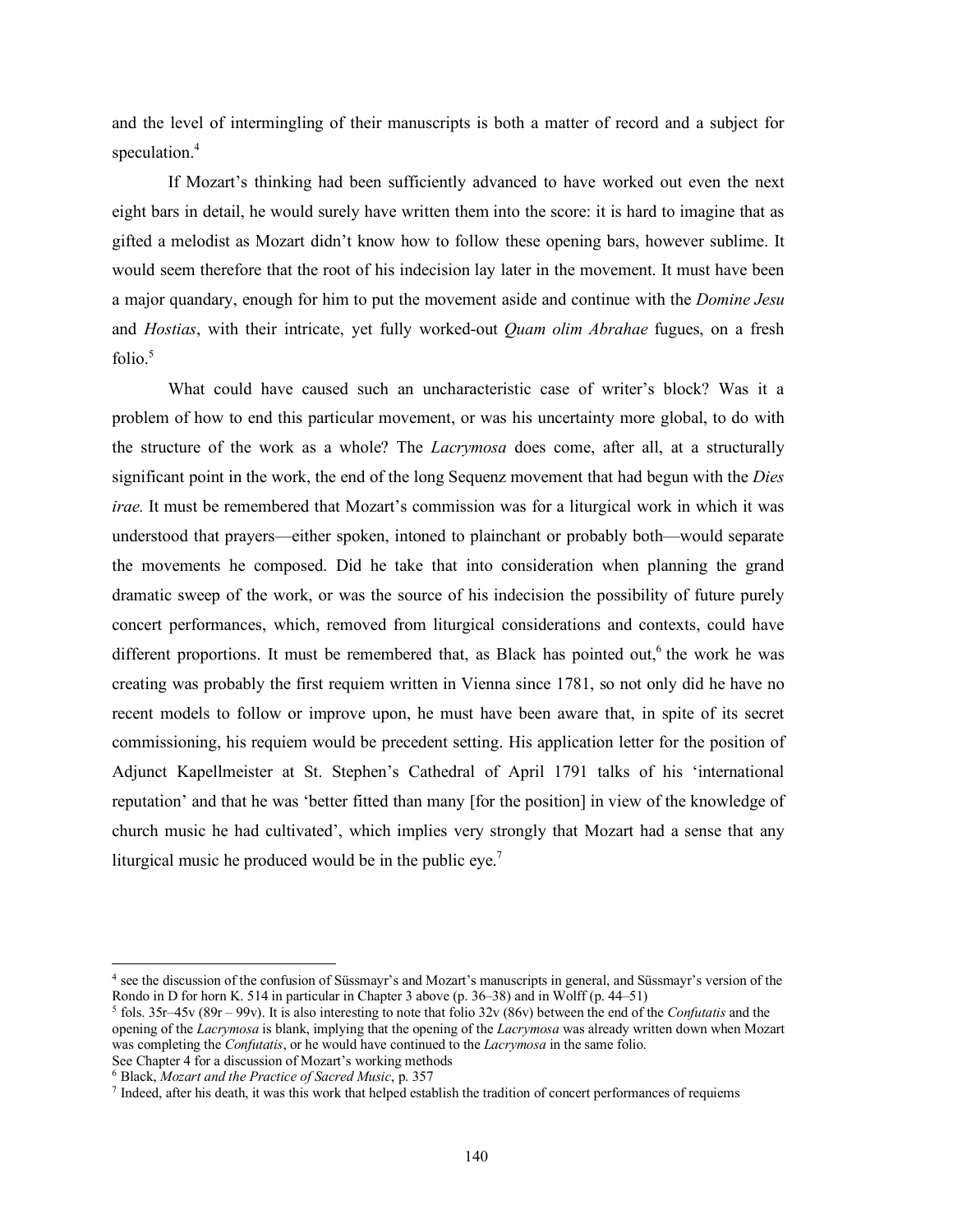So, did he pause here, as Wolff suggests, to take stock of the big picture, to 'assess the nature of the [musical] correspondences' <sup>8</sup> of a large-scale structure in its own right, or as a master of stage-craft to decide what would be best in the context of a religious service? The six sections of the Sequenz form the longest continuous music in the Requiem, almost forty percent of the whole (in the traditional version) and more than twice as long as any other concerted movement, so how to end it without overshadowing, or undercutting, the rest of the work needed careful thought.

Sadly, the only data point we have, other than Mozart's indecision, is Süssmayr's completion of the movement, and we don't know whether his solution is entirely of his own invention, the result of a conversation he may have had with Mozart—of a kind to which Eybler was apparently not privy—or a hint in the form of a sketch. We don't, of course, know how Süssmayr approached the completion of the work, whether he worked chronologically movement by movement, completing the composition required in the *Lacrymosa* before continuing to orchestrate the *Domine Jesu* etc. Or did he too pause at this point, to consider his options? What could he have known of Mozart's intentions for later in the work?

The only clue we have is the following comment by Constanze in a letter to Breitkopf  $\&$ Härtel dated March  $27<sup>th</sup>$ , 1799: 'When he saw that death was upon him, he spoke to Herr Süssmayr … and asked him, if he actually died without finishing [the Requiem], to repeat the fugue at the end—as is usual in any case—and told him further how to realize the ending ...'<sup>9</sup> If this story is true, it would seem that Mozart had indeed thought about the later architecture of the piece and discussed it with Constanze, at least. There is a potential problem with this story, however: it is difficult to ascertain the source of Constanze's certainty that it was 'usual' to repeat material from the opening at the end of the Requiem, since her training was as a singer, not as a composer or historian. As noted above, owing to the restrictions on church music initiated by Emperor Joseph, very few, if any, large-scale church works with orchestra had been composed in Vienna since 1783,<sup>10</sup> so opportunities for her to have heard an elaborate Requiem would have been few and far between.<sup>11</sup> However, her husband did know Michael Haydn's C minor Requiem, composed in Salzburg in 1771, since he and his father took part in a performance of the work in 1772. In this work Haydn does indeed recall material from the opening, among other motifs the

 <sup>8</sup> Wolff, p. <sup>30</sup>

<sup>9</sup> as translated in Wolff, Doc 16A, p.139

<sup>10</sup> see Wolff, p. 86-87; see also Black, *Mozart and the practice of sacred music,* PhD thesis, Harvard, 2007, p. 50–84 and p. 357 "I have been unable to identify any other setting dating from  $1781 - 91$ ." (see n 6 above)

<sup>&</sup>lt;sup>11</sup> see also O'Keefe: 'At the time of his death Mozart had (half) completed possibly the first Viennese musical setting of the Requiem Mass in over a decade' in *Mozart's Requiem: Reception, Work, Completion,* Cambridge, (2012), p.171 and his note 55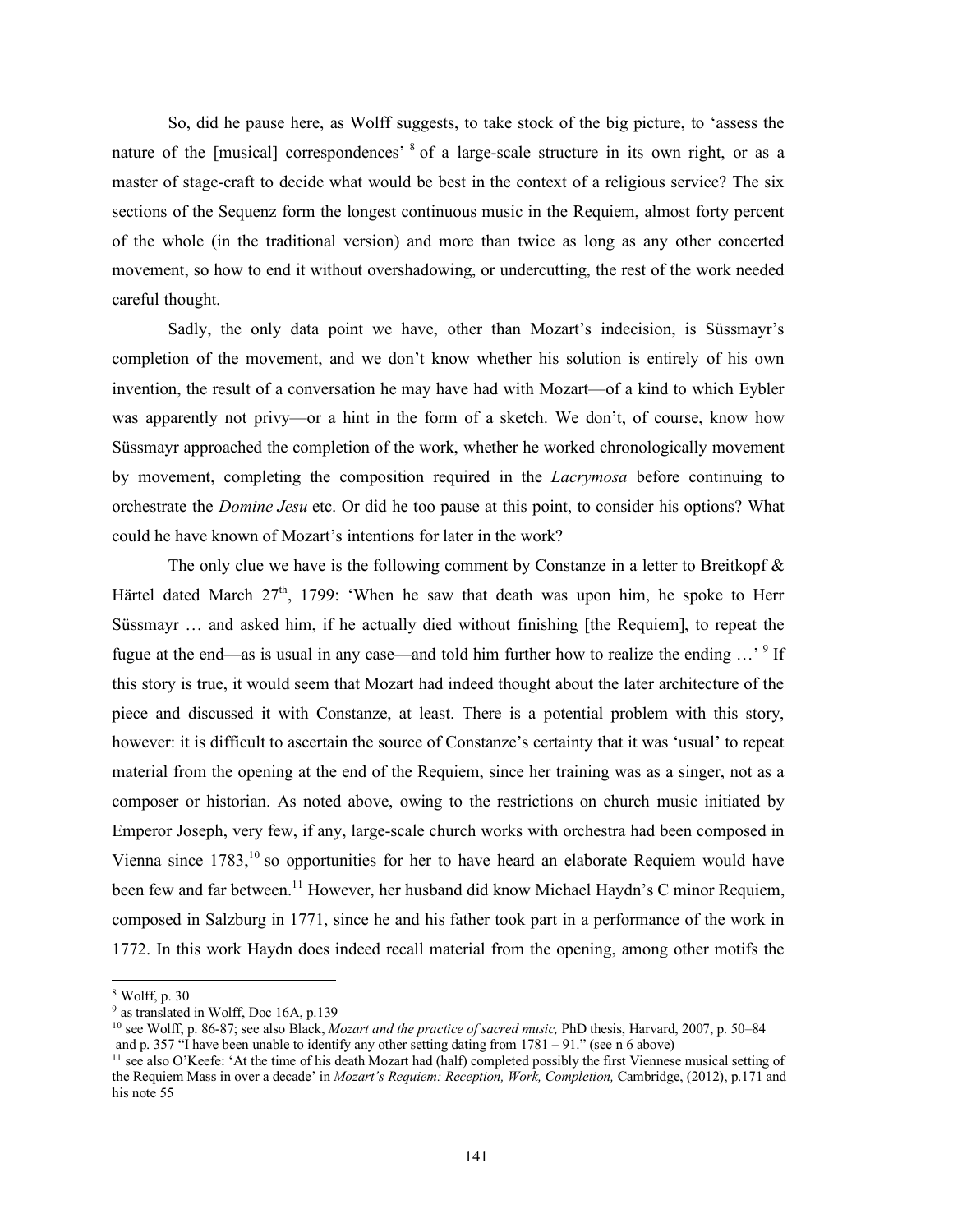phrase 'et lux perpetua', set in an identical rhythm and similar chord structure to Mozart's use of the phrase. If this work is the source of Constanze's comment—and given the correspondences between it and her husband's music it would seem likely—then just about the only way she could have acquired this knowledge was from her husband in the context of his own Requiem. Far from casting doubt on her veracity, this would seem to confirm her assertion that Mozart did indeed discuss the architecture of the work with her. Why would she not pass such information on to Süssmayr?

It seems possible then that Süssmayr might have had an idea of Mozart's intentions for the end of the work, either directly from the composer himself, or second hand via Constanze. What is impossible to ascertain from Constanze's story is whether this was only Mozart's 'Plan B', as it were—how to complete the work in the event that he was unable to—or his actual intention.

Or is it? There are two parts to the anecdote in Constanze's letter, the plan for the end of the Requiem and the idea that Mozart had premonitions of his death while composing it. It is surely relevant, given the effective marketing campaign that Mozart's widow mounted after the death of her husband, that the only source of information about his state of mind is Constanze and her circle. The stories surrounding Mozart's death grew so quickly in the telling that myth and reality soon became inextricably intertwined. Sophie Haibl's story about Mozart mouthing the sound of the timpani on his deathbed is well-known, but one of the first of these stories, which appeared as early as 1792, was how Mozart became convinced while he was composing it that he was writing the Requiem for himself. However, the truth would seem to be that, while there are reports of his feeling tired and ill on returning from Prague, Mozart was used to occasional illnesses, and the mood swings that accompanied them, so when he took to his bed on November  $20<sup>th</sup>$  there was no reason for him to believe that he would never leave it. He was unconcerned enough about his health in early November to stop working on the Requiem and take time to compose the *Freymaurer-Kantate* K. 623, entered into his Verzeichnis on November 15<sup>th</sup>, which is not the action of someone who feared he would not finish his own memorial, or that death was about to take him. He was well enough to conduct the cantata on the  $18<sup>th</sup>$ . By the time he became so unwell that the possibility that this latest illness would be his last reared its ugly head, he was likely in no position to think too clearly about musical architecture.

Among all the gothic and romantic inventions that grew like mushrooms, the account of Mozart's son Karl Thomas about his father's deathbed has the ring of truth about it: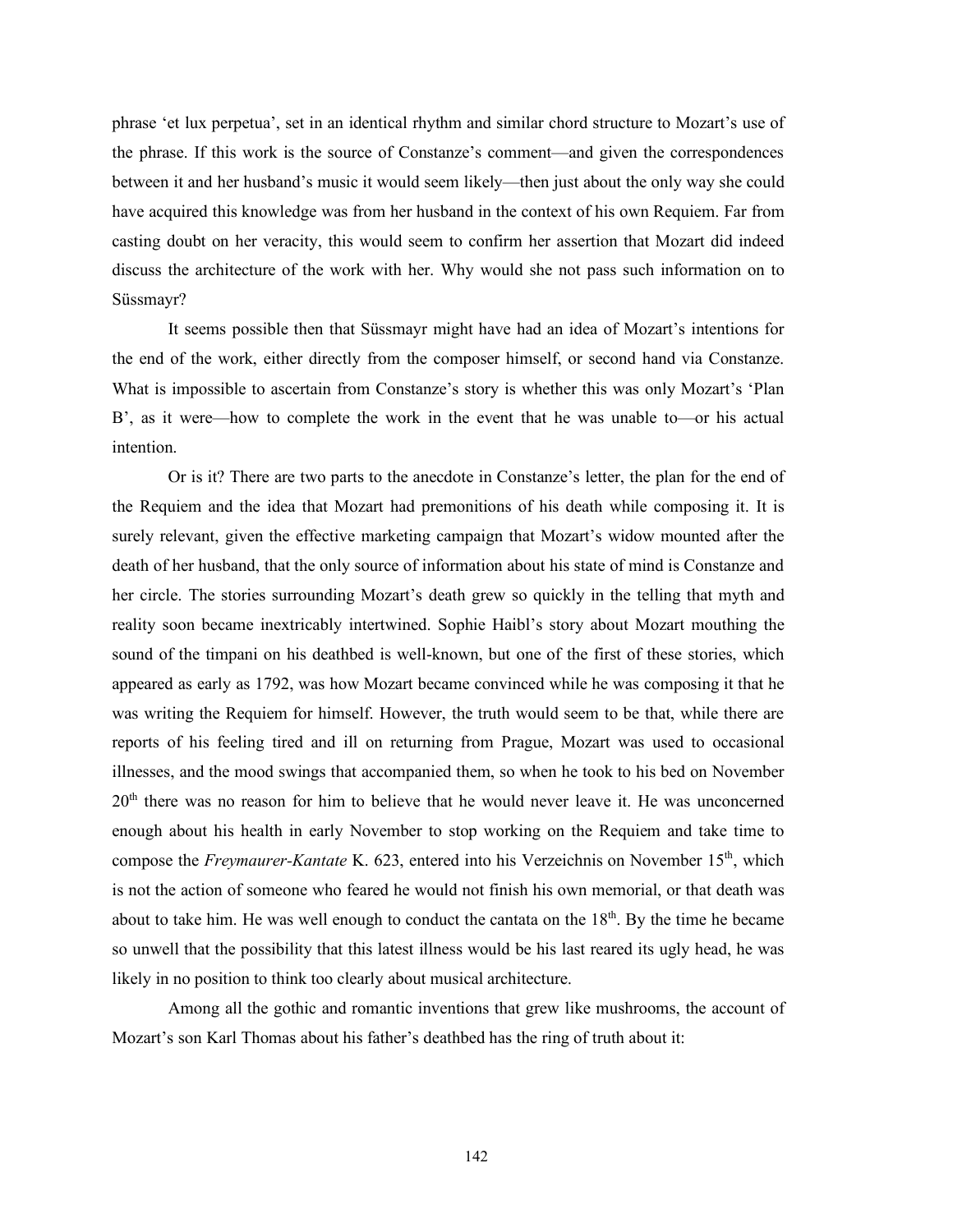Especially worthy of mention in my opinion are the circumstances that a couple of days before death a general swelling set in, to such an extent as to make the smallest movement impossible...'<sup>12</sup>

Although he was only seven in 1791, this has the air of a vivid memory—and a terrifying one from a young child's standpoint—but one that is not swayed by the romantic exaggerations of his elders. These accounts variously have Mozart lucid, talking and even participating in a rehearsal within hours of his death. While this is no place for a lengthy discussion of Mozart's final illness, <sup>13</sup> add to Mozart's obvious extreme discomfort the course of 'bloodletting by venesections<sup>'14</sup> prescribed by his physician,<sup>15</sup> the combination would surely have left Mozart too weak to think coherently.

If Mozart were unable to think about the Requiem for about two or three days before his death, what of the slightly less than two weeks between November  $20<sup>th</sup>$  and the beginning of December? The early symptoms of Mozart's illness were a painful swelling of the joints in the hands and feet, which surely would have precluded holding a pen. Eybler states quite clearly that for some of this time he cared for Mozart: 'I had the luck to retain his friendship undamaged up to his death, so that I could help him during his painful last illness, lifting him, laying him down and waiting on him'.<sup>16</sup> Clearly, here is a patient who was quite disabled, in pain, and probably considerably weakened by being bled frequently,<sup>17</sup> scarcely the ideal conditions for musical conversation. *Conspicuously absent from Eybler's account is the mention of any instruction given to him by Mozart during this period*. After Mozart's death, Constanze's circle were at great pains to stress Mozart's authorship and de-emphasise the contributions of the 'masters' to the Requiem, so surely he would have reported any conversation he had had with Mozart on the subject? H. C. Robbins Landon is probably then incorrect when he suggests that Mozart may actually have dictated the passages of instrumentation in Eybler's hand during this period.<sup>18</sup> It is also hard to imagine Süssmayr ignoring what he knew to be Mozart's thoughts when the score passed to him, even if they were in another man's handwriting. It seems the most plausible, therefore, that

 $18$  Landon, p. 161

 <sup>12</sup> see William Stafford, *The Mozart Myths* (Stanford, 1991) p. <sup>41</sup> (see also Stafford's n. 14)

<sup>13</sup> see Carl Bär, *Mozart: Krankheit—Tod—Begräbnis* (Salzburg, 1967 & 1972) and P.J. Davies *Mozart's illnesses and Death,* Musical Times, CXXV, 1984.

<sup>&</sup>lt;sup>14</sup> Stafford, ibid, p. 66

<sup>15</sup> Thomas Closset (1754–1813)

<sup>16</sup> see H. C. Robbins Landon, *Mozart's Last Year*, Thames and Hudson, (1988) p. 161

<sup>17</sup> see Lucien Karhausen, *The Bleeding of Mozart,* Xlibris, (2011) p. 298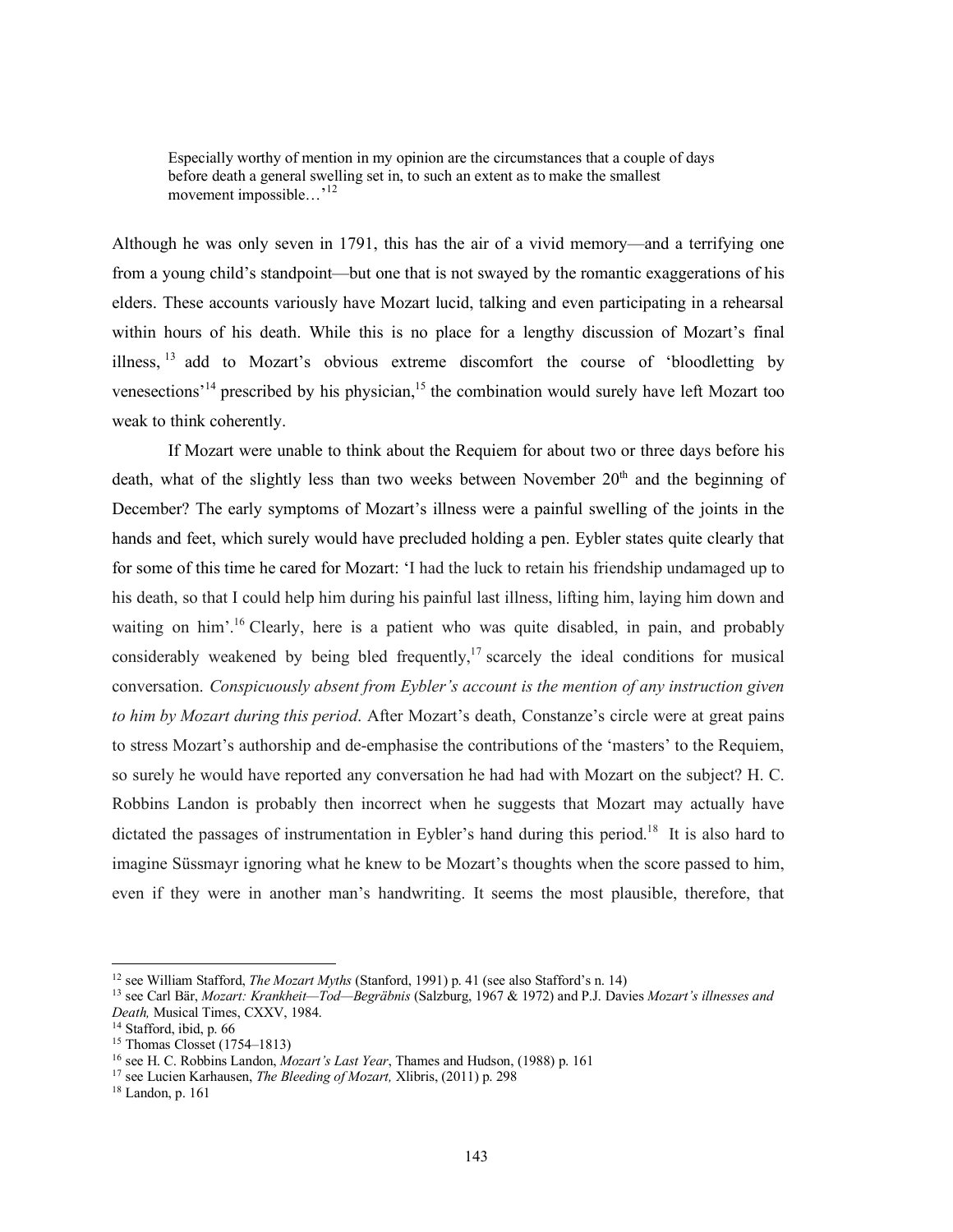conversations between Mozart and anyone in what became the team of Requiem completers never happened.

To summarise, it is more likely that any conversation Wolfgang and Constanze may have had in relation to the ending of the Requiem took place before his final illness than during it, and were made in the context of his general thoughts rather than in the form of a musical last will and testament. While that part of the story was probably an embellishment, Constanze's story may have a kernel of truth in it, namely that to 'repeat the fugue at the end' probably was Mozart's plan on November  $20<sup>th</sup>$ , and he had no idea that he would not live to implement it.

If this is the case, we have a different perspective on why Mozart interrupted the *Lacrymosa* but continued to compose the *Domine Jesu* and the *Hostias* that follow it. Once he had composed those movements with their repeated weighty fugues<sup>19</sup> and formulated the plan to finish up the entire work with the repeat of another complex fugal movement—one of the greatest choral fugues ever written—the end of the *Lacrymosa* needed very careful balancing so that the dramatic impact of the movements that followed would not be lessened.

Pertinent at this point is the famous sketch for an *Amen* fugue found on the one page of sketches related to the Requiem that has been discovered. Since there was a detailed discussion of the *Skizzenblatt* in Chapter 4, I will mention only the directly salient points of that argument here.

The single leaf contains four sketches, written at different times and with varying levels of haste and legibility. Only one of these sketches can with certainty be attached to the Requiem, the fourth, situated at the bottom of the page and therefore presumably the last to be added. Although it is un-texted, the melodic material shows it to be a rejected sketch—or perhaps, more accurately, a 'work-in-progress' sketch—for four bars of the *Rex tremendae.* The third sketch on the page, directly above the sketch for the *Rex tremendae,* is the famous *Amen* sketch. Its location on the page can only mean that it was written at an earlier date, before the *Rex tremendae*. Music paper was expensive, and the layout of the first two sketches, which were written at different times but share the same line, suggests that Mozart used sketch paper as efficiently as possible: it simply would not make sense to fill the top two staves with ideas for two different pieces only to leave blank space and start the next sketch four staves lower, at the bottom of the page. The *Amen* sketch must already have been there when he went searching for a piece of paper to sketch the passage from *Rex tremendae*. This presents a problem for those who propose it is with a fugue on

 <sup>19</sup> also modeled on the Michael Haydn Requiem in <sup>C</sup> minor, where the *Quam olim Abrahae* sections are fugal, melodically similar, in G minor, and repeated after the *Hostias*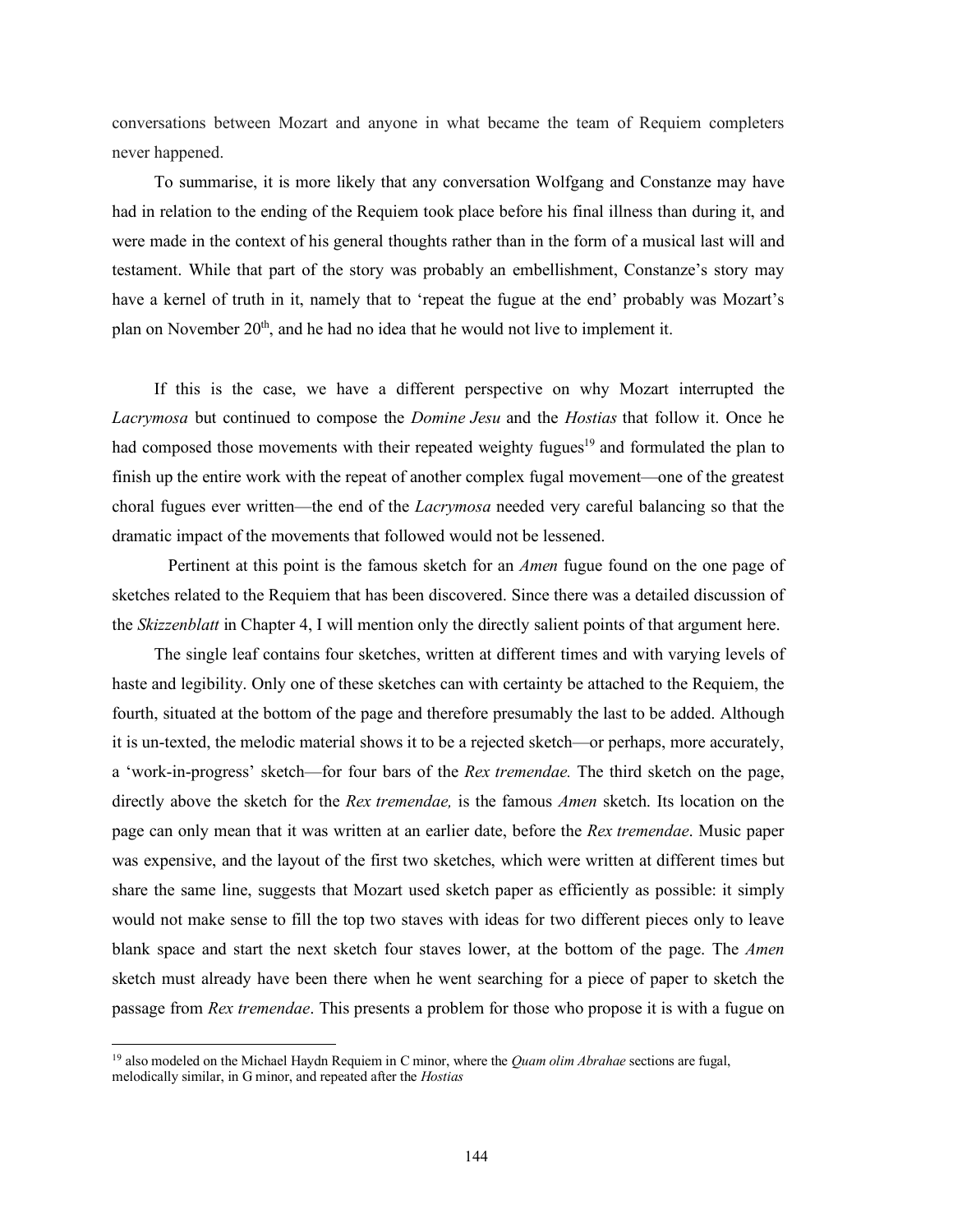this *Amen* subject that Mozart 'intended' to finish the *Lacrymosa*, because that movement comes after the *Rex tremendae*, not before it. While it is not at all unlikely that Mozart sketched the Requiem out of order in the sense that he often worked on more than one movement at a time during the planning phase, especially during the second half of 1791 when his work load was extreme, there is also ample scholarship showing that Mozart's working sketches rarely represent his final thoughts. Statistically speaking, the *Amen* sketch is, like the *Rex tremendae* sketch below it, in all likelihood just a 'work-in-progress' sketch.

Indeed, the only connection between it and the Requiem is the key of D minor and the fact that its one word of text fills part of a gap in the autograph score. Some commentators, in support of their contention that it was Mozart's plan to conclude the Sequence with a fugue on the *Amen* theme,20 have emphasised the thematic relationships between the *Amen* fugue and the Requiem. There is no denying that startling similarities do indeed exist. However, it is equally true that step-wise motion is hardly unique in contrapuntal music, which makes thematic correspondences fairly easy to find. For example, as was also discussed in Chapter 4, there is another Mozart work in D minor with thematic material which provides almost identical relationships, the Offertorium *Misericordias Domini* K. 222 (205a), which may well have been on Mozart's mind in the late summer of 1791, since H.C. Robbins Landon has suggested that this piece was among the works by Mozart that Salieri took with him to perform during the various religious ceremonies attached to the coronation festivities for Leopold II. <sup>21</sup> Strangely enough, the *Misericordias Domini* was among the works of Mozart owned by St. Michael's church where Mozart's funeral service took place on December  $10<sup>th</sup>$ —Black even suggests that the score in St. Michael's possession may even have been made in May 1791.<sup>22</sup> Since Salieri was also asked to provide a list of the names of the musicians he would be taking with him to Prague in May, $^{23}$  and would therefore have to know the repertoire he intended to perform, this timeline is consistent with the Offertorium being at the front of Mozart's musical consciousness at the time the sketches were entered on to the *Skizzenblatt*.

To save the reader from turning back to Chapter 4, the musical example is repeated here: as can be seen, the correspondences between K. 222 (205a) and the *Amen* fugue subject could even be considered to be stronger than those with the *Requiem aeternam*:

 <sup>20</sup> for example see Wolff, p. <sup>31</sup>

<sup>21</sup> H. C. Robbins Landon, *1791: Mozart's Last Year*, Thames and Hudson, 1998, p.111-2, citing Karl Pfannhauser's

<sup>&#</sup>x27;Mozarts *Krönungsmesse'*, Mitteilungen der Internationalen Stiftung Mozarteum, 11, Salzburg, 1963 p. 3-11 <sup>22</sup> Even more strangely, they also owned a set of parts for Michael Haydn's C minor Requiem, a work not without

significance in the genesis of Mozart's final composition (Black, p. 389)

 $23$  Landon, p. 103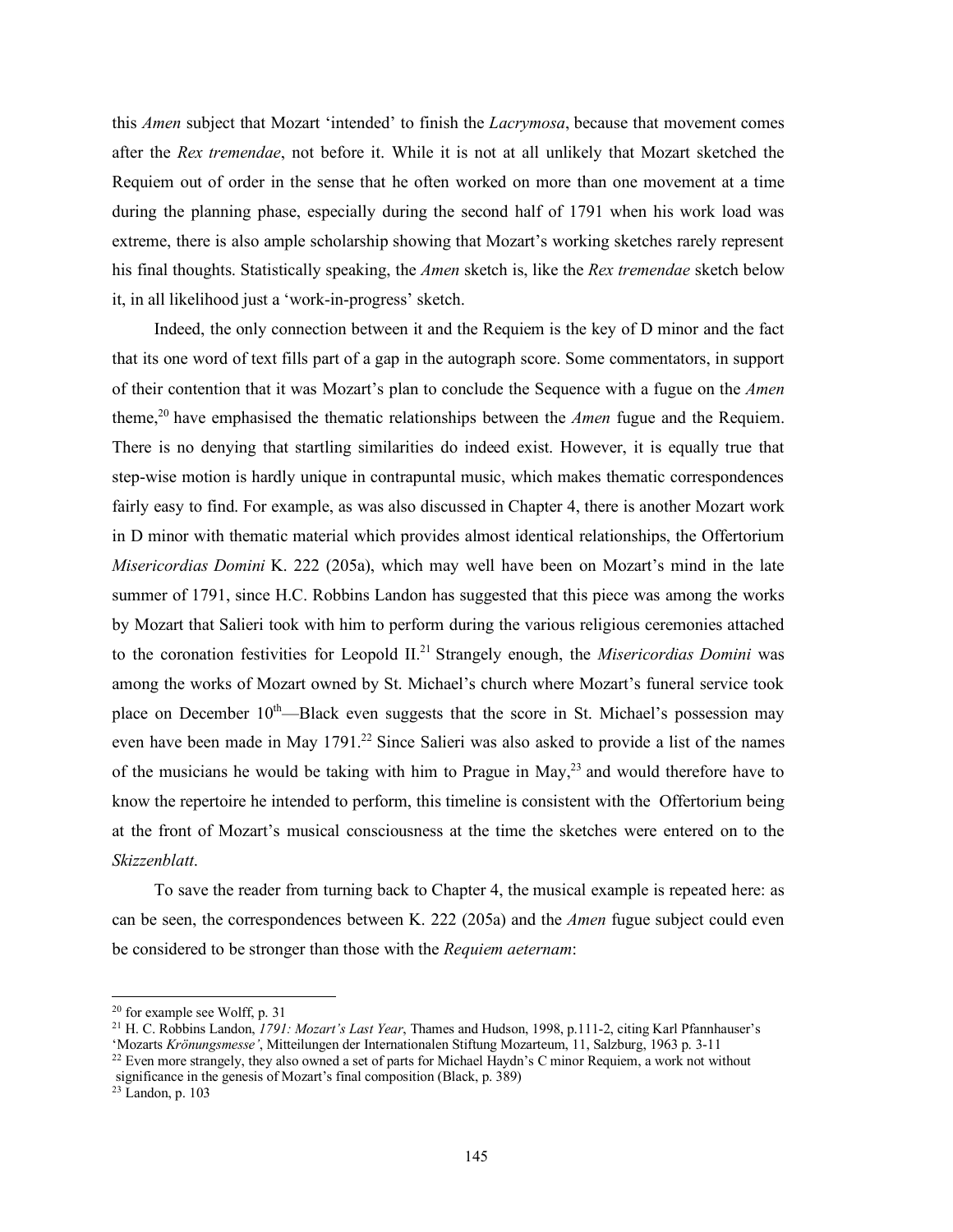

One should be wary of jumping to the conclusion that Mozart intended to end the *Lacrymosa* with a fugue on that subject on the basis of thematic resemblances alone. The unequivocal statements such as those made by both Wolff himself—'Mozart intended to conclude the *Lacrymosa* with an "Amen" fugue according to the sketch<sup>-24</sup>—and Maunder—There can be no doubt that Mozart's sixteen-bar "Amen" fugue sketch was intended to form the final section of the Sequence<sup>25</sup>—do not stand on as strong a foundation as their authors claim. It is an interesting hypothesis, and it is even possible that Mozart himself once considered it, but it is equally possible that he if he did, he rejected the idea. Indeed, one could easily come to this conclusion on the basis that the sketch suggests that Mozart seems to have been unable to come up with a soprano part that pleased him: as can be seen the soprano part has been extensively re-written in the fifth and sixth bars, stops for four bars and then is completely illegible at the end of the line (even in the NMA these measures are marked 'Text unklar'):<sup>26</sup>

 <sup>24</sup> Wolff, p. 30–1 (his statement cited in note <sup>13</sup> notwithstanding!)

<sup>25</sup> Maunder, p. 173

<sup>&</sup>lt;sup>26</sup> NMA  $I/1/\text{Abt}.2/1$ : Requiem: Fragment, Score, (1965) p. 60 and 61, facsimile and transcription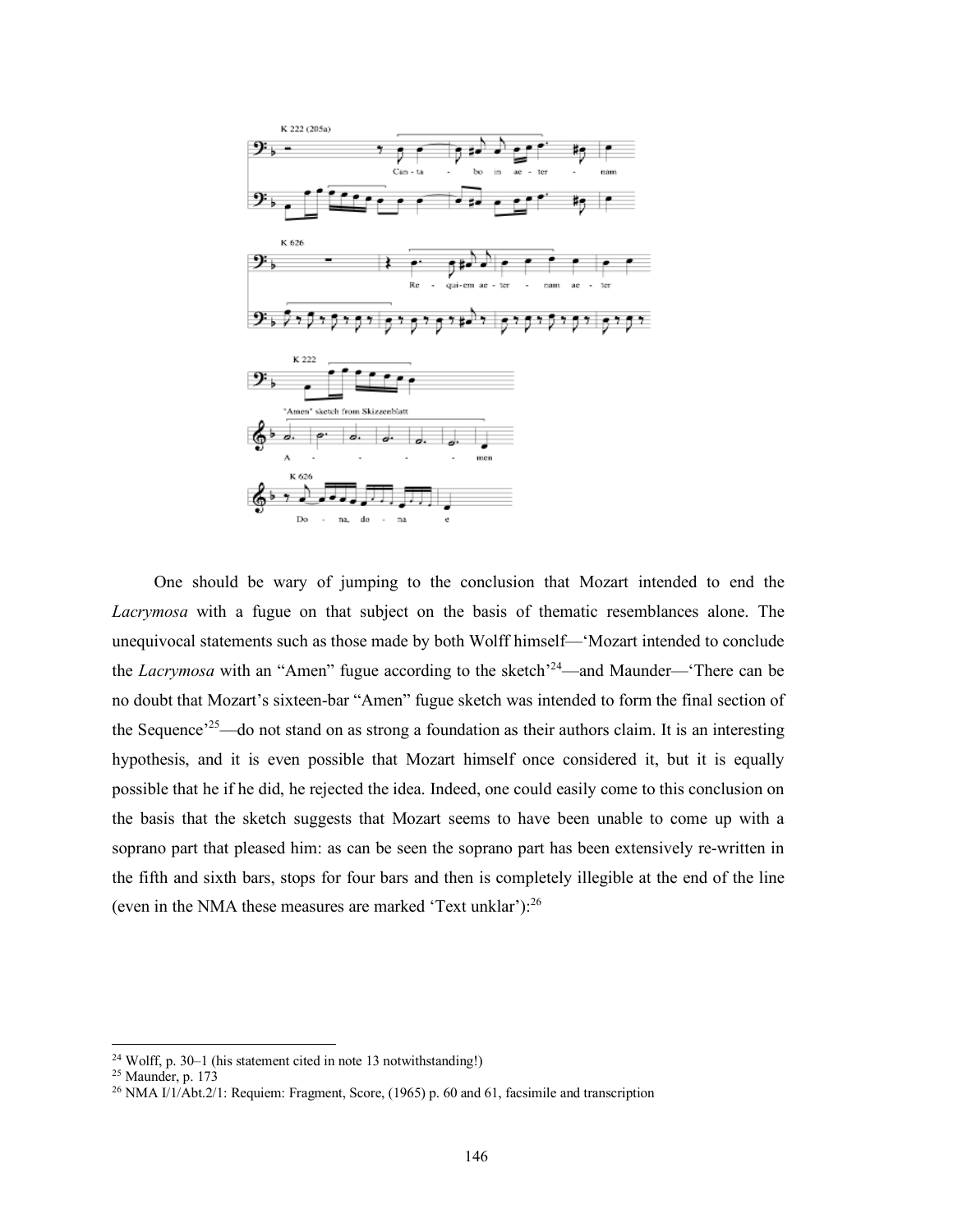

Facsimile excerpt of Berlin Skizzenblatt. (The fourth system is the top (soprano) staff of the *Rex tremendae* sketch)

To add an Amen fugue to the *Lacrymosa* based on such a slender theory represents an unwarranted and radical alteration to the architecture of a historical artefact which should not be undertaken so lightly. If Mozart had indeed decided to do so, while he might not have had time to work out the details of the fugue itself, would he not have completed the *Lacrymosa* to the point where the fugue began, and written it into the autograph score? The fact that he didn't suggests very strongly that he had made no such decision, that he remained undecided about the ending of the *Lacrymosa.* Therefore the *Amen* sketch should remain just that, a sketch, one possible stage in Mozart's creative process, which, if it were once considered for the Requiem, like the sketch for the *Rex tremendae* was later superceded.

Mozart's final thoughts may in fact be suggested by an analysis of the structure of the Sequenz, the kind of music he chose for each of its the movements. This relationship reveals, after the *Dies irae—*which could hardly be set any other way—a carefully balanced alternation of *moderno* and *antico* styles:

| Tuba mirum    | moderno |
|---------------|---------|
| Rex tremendae | antico  |
| Recordare     | moderno |
| Confutatis    | antico  |
| Lacrymosa     | moderno |

As can be readily seen, according to this model, the last movement was conceived as a *moderno* section—as is borne out by the tragic opening bars—and this would surely preclude a fugal component.

As far as Süssmayr is concerned, the man who ultimately had to complete the movement, there is no evidence that he even knew of the *Amen* sketch. It seems unlikely, since it still survives where any others to which he may have had access have either been lost, or worse, destroyed. He was faced with the end of the longest movement in the work, followed by the *Domine Jesu* and *Hostias,* which contained two fugues and the whole work to be rounded off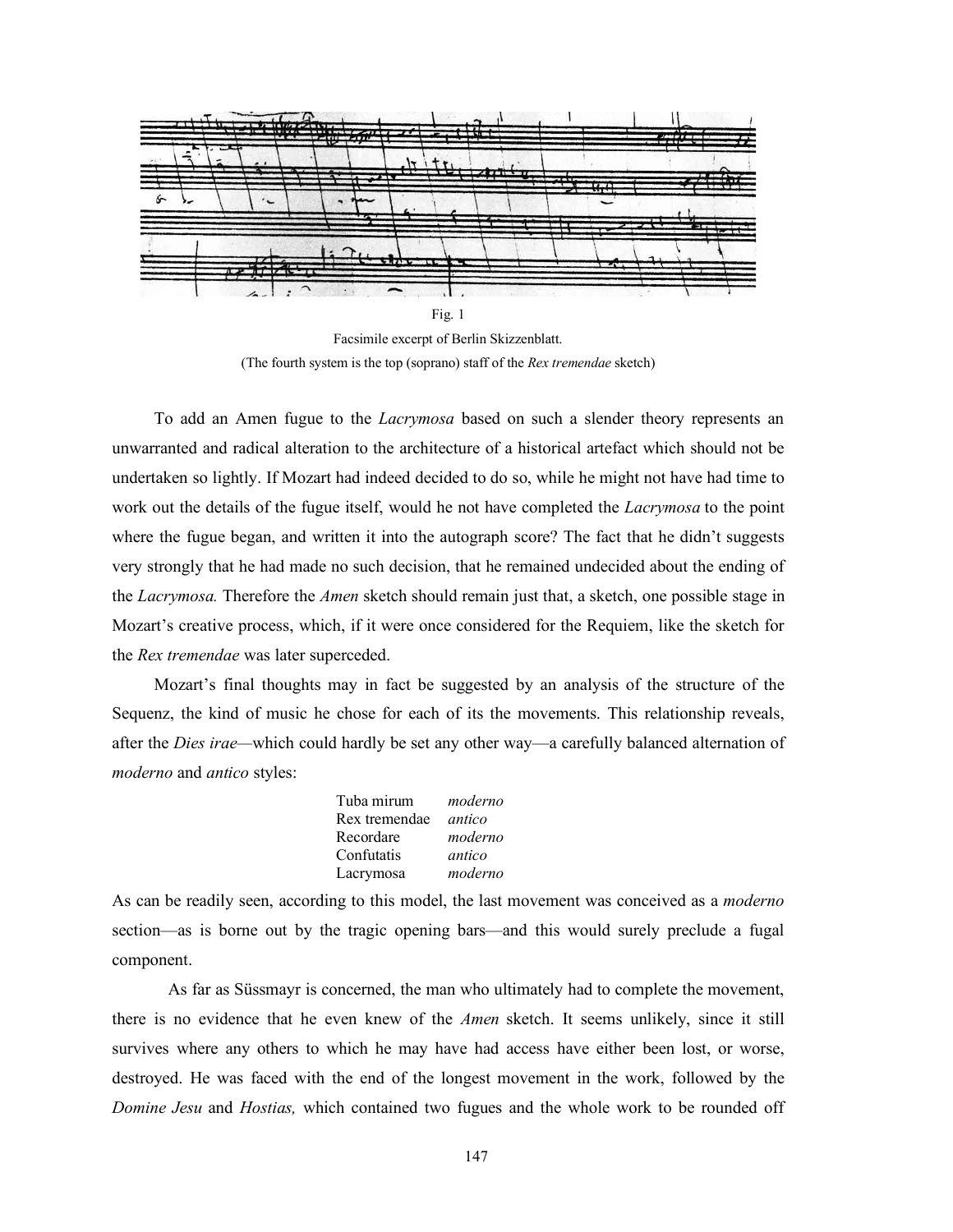with a repeat of the *Kyrie,* a fugue of intimidating complexity. Süssmayr's contrapuntal abilities are amply demonstrated in the *Sanctus* and *Benedictus* fugues: who can blame him if he steered his thinking towards a simple plagal *Amen* to conclude the Sequenz?

One final tantalising possibility before we turn to a consideration of Süssmayr's completion and scoring of this movement. Its final plagal cadence is the same ending that Michael Haydn used at the end of this *Lacrymosa* in the C minor Requiem, the work that was one of Mozart's models.27 Is this a coincidence? Given the fugal nature of Haydn's setting of the text 'Quam olim Abrahae' in the next two movements—the key and melody of which are so similar to Mozart's—a very strong case can be made that it is not:



Since it would seem that Haydn's *Quam olim fugues* were a model for Mozart's, <sup>28</sup> it is but a short step to propose that in finishing Mozart's *Lacrymosa* in a manner very similar to the Haydn, a simple plagal cadence, Süssmayr got it exactly right. That his version follows a known model for Mozart—whether Süssmayr knew the work or not—lends it an authority and historicity which no modern re-working of other material can match. To dismiss Süssmayr's ending out of hand is to run the risk of throwing out the baby with the bathwater and losing whatever vestiges of Mozart's thought processes may be present in it. To include an *Amen* fugue at the end of the *Lacrymosa* may well be a case of falling into the trap described (and ascribed to Süssmayr!) by Wolff "…of composing something new on the basis of unfinished materials, left out of order and sometimes not intended to belong together."<sup>29</sup>

v v v

 <sup>27</sup> The counterargument could of course be made that the Haydn has <sup>a</sup> fairly extended *Amen* chorus preceding this Plagal cadence, which could support the case for a similar setting in the Mozart work. But while it is imitative it is not fugal, and this whole section functions almost as a recapitulation (Haydn sets the Sequenz as a single movement), going back and forth between the soloists and chorus, and even re-introducing earlier text.

<sup>&</sup>lt;sup>28</sup> It is not the only close resemblance: see the syncopated violin figure in the opening movement of the Haydn, similar to the same passage in the same place in the Mozart

 $29$  Wolff, p. 50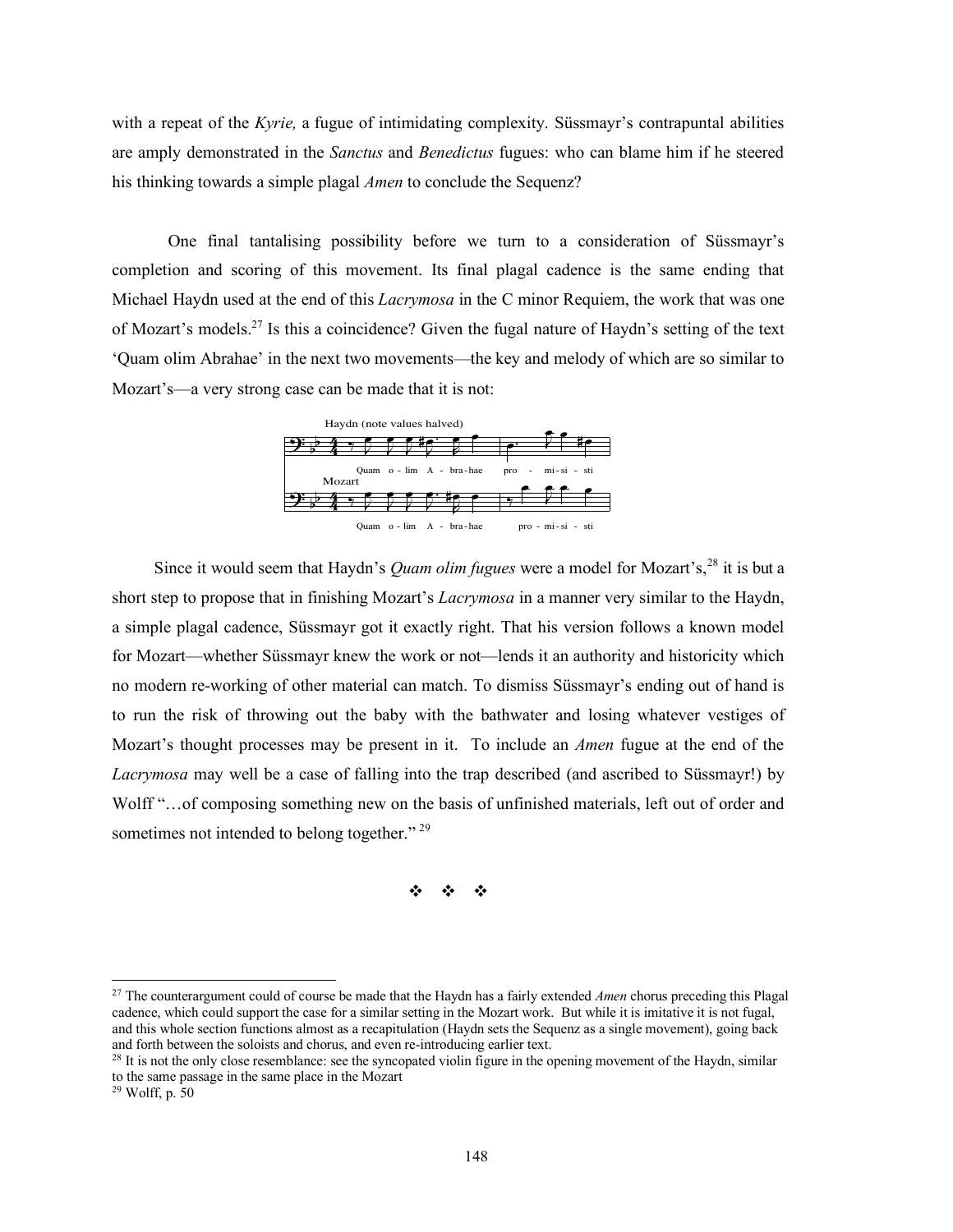Süssmayr's working score, if he made one, is no longer extant. We will probably never know whether it is simply lost, or if he destroyed it so there would be no evidence of his contribution should the anonymous commissioner—who knew from newspaper reports that Mozart's death had left the Requiem incomplete—appear to ask awkward questions. Similarly, if Constanze's 'Zettelchen' story is true, other than the one containing the *Amen* exposition and the *Rex tremendae* fragment, any that may have existed for the subsequent movements are also either lost or destroyed. Mozart's sketches for other works would suggest that any sketch to which Süssmayr might have had access for the *Lacrymosa* would not have been extensive, probably no more than the melody line and perhaps the basso continuo (which would explain the awkwardness of some of the voice leading in the inner parts). While there are undoubtedly faults in some of the details of its execution, let us first consider the strengths of Süssmayr's completion.

### Bars 9–14:

- form an antecedent-consequent phrase with  $3-8$
- have a strong rising line in the bass which echoes the rising soprano line of 3–8, uses word-painting ('qua resurget') and comes, also like 3–8, to a cadence at its high point which occurs at the end of the sentence
- feature a level of chromaticism consistent with Mozart's opening phrase
- maintain Mozart's use of suspensions

#### Bars 15–21:

- change the texture with the next line of text ('huic ergo')
- provide a modulation to the relative major as the text changes from bemoaning the day of judgment to the contemplation of 'gentle Lord Jesus'
- vary the texture by giving the choir almost three bars of rest and feature the first basset horn in a solo line
- recall bar 7 of the *Requiem aeternam* in the trombone chords in bar 21 as the text returns to 'dona eis requiem'

## Bars 22-end:

- provide a brief recapitulation
- attempt an imitative coda

These structural strengths—many of which follow Mozartian practice—should not be ignored, whatever their source. In fact, the flaws in the realisation of this structure confirm the opinion of many commentators, perhaps best summed up in Wolff's observation that so much of Süssmayr's work is 'a unique and curious mixture of amazingly good ideas and the less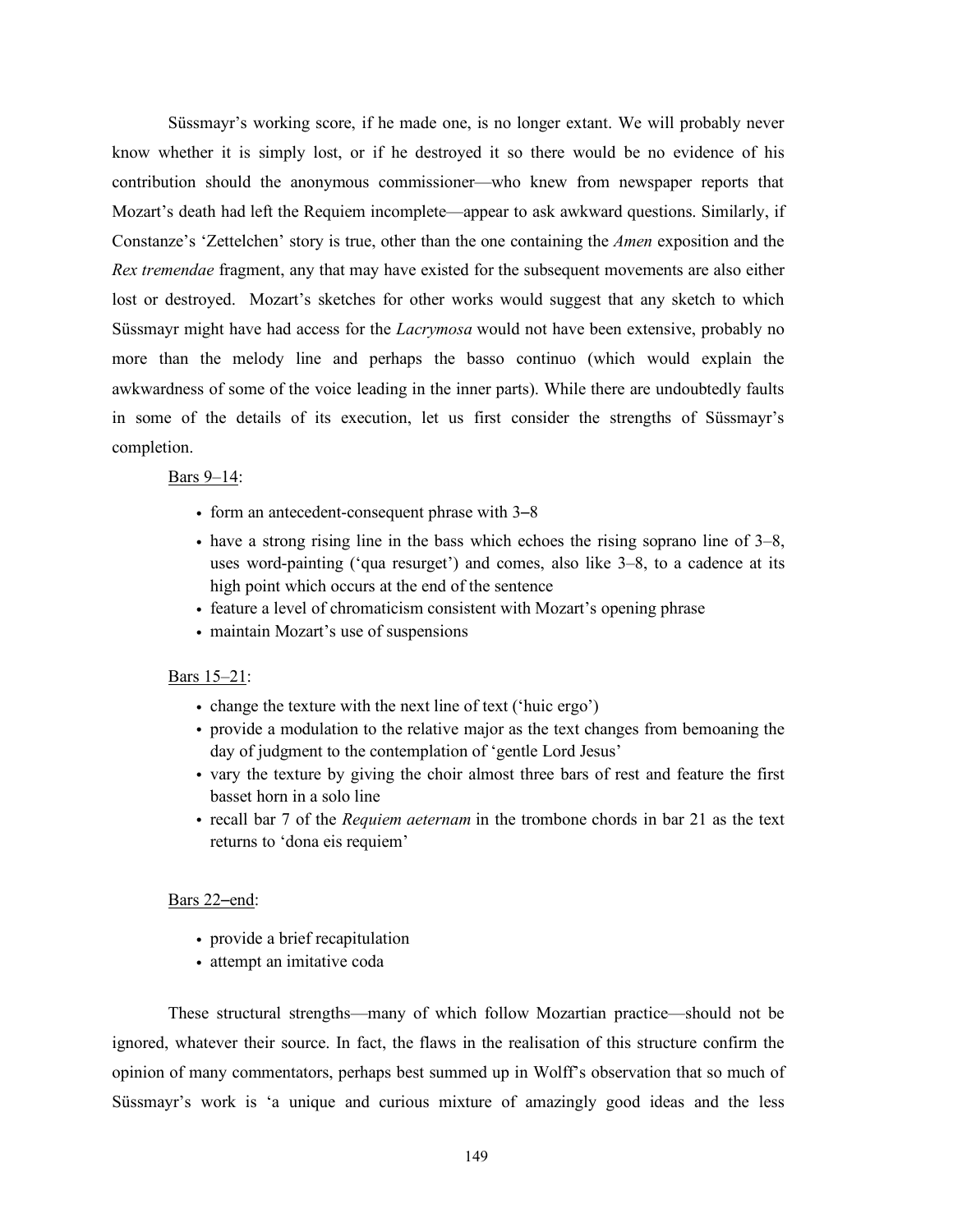successful execution or development of those ideas.<sup>30</sup> Maunder goes out of his way to emphasise 'the less successful execution', dismissing Süssmayr's continuation on the grounds of 'breaches of Mozart's grammatical rules.<sup>31</sup> He quite correctly notes the hidden octave between the tenor and bass from beat two to beat three of bar 9, and the hidden octave between soprano and tenor from bar 10 to 11:



However, by those criteria, the competence of Mozart's bars 4–6 should also be questioned:



Maunder also criticises Süssmayr for starting bar 9 on 'just another dominant chord,<sup>32</sup> while ignoring the fact that there are many instances of Mozart doing the same thing, such as this example from the motet *Ave verum corpus* K. 618, where the first phrase similarly ends on the dominant while the second continues on the same chord:<sup>33</sup>



While many of Maunder's observations are correct, many are not, such as his trying to twist the chord on the third beat of bar 10 into a 'poorly spaced seventh chord (with a doubled third)' rather than what it is, a first inversion tonic with a correctly prepared and resolved suspension in the soprano. His criticism of the following fourth beat as second inversion chord 'that does not

 <sup>30</sup> Wolff, p. <sup>42</sup>

<sup>&</sup>lt;sup>31</sup> Maunder, p. 33

 $32$  Maunder, p. 34

<sup>33</sup> see also bar 40 of the *Dies irae,* and, as noted above, the implied harmony of Eybler's continuation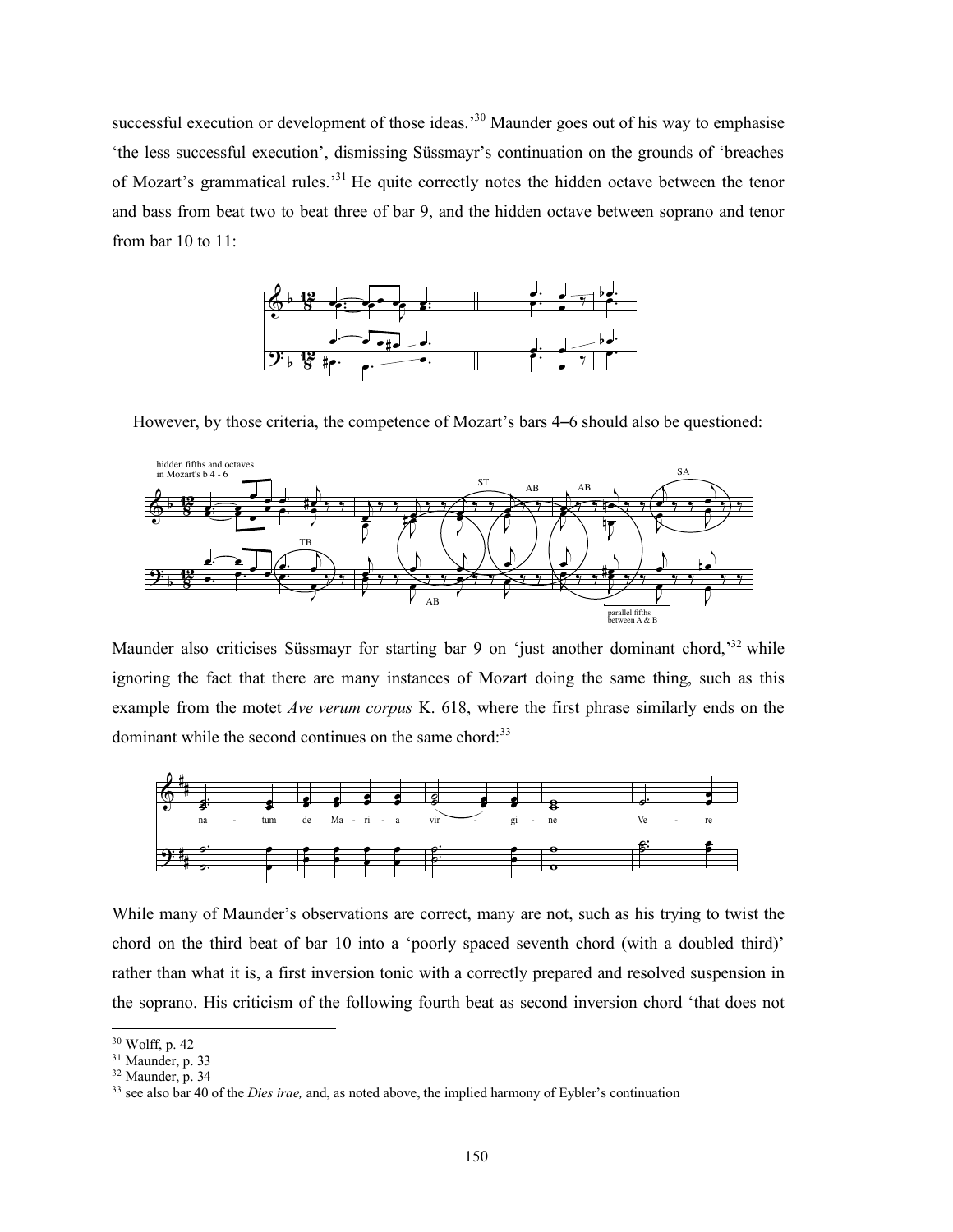itself resolve' ignores the fact that it is a passing chord used in a very similar fashion to the tonic second inversion in bar 44–6 of the *Requiem aeternam*:



Maunder's quotation of these two passages<sup>34</sup> conveniently obscures this relationship by starting his *Requiem aeternam* example in bar 44, thus excluding the bass B flat in bar 43, and his *Lacrymosa* example in bar 12, excluding the bass A flats in bar 11, thereby hiding their passing quality. Note how the voicing of both second inversion chords is identical and both bass parts move both on to it and from it by a semitone: indeed, if one allows the enharmonic equivalence of G sharp and A flat, the bass parts are in a retrograde relationship. Maunder criticises the chord on the downbeat of bar 11 as a "misuse of the Neapolitan  $6<sup>th</sup>$  chord"<sup>35</sup> (citing Hess and Marguerre to bolster his opinion) without explaining why it is a 'misuse'. On the contrary, Süssmayr's bass part moves perfectly rationally by rising half step, and the Neapolitan chord is surely appropriate to the 'pathetic' nature of the music. It is true, as he observes, that the more traditional resolution of the Neapolitan sixth in bar 11 would result in a G sharp rather than A flat, but only if proceeding to a diminished seventh chord before the necessary dominant resolution, which is not the progression that Süssmayr chose. It would also have resulted in a truly astonishing G sharp— F—B flat—E flat, an unlovely spelling that would please no-one. One cannot help wonder whether Maunder's comments here are intended as analysis, or as a reason to exclude Süssmayr in favour of his own version. The fact that there are precedents for this passage not only in the *Ave verum corpus* but elsewhere in the Requiem itself should lead us to take the passage seriously, not reject it. It should also be pointed out that if there were a "Zettelchen" containing material for the *Lacrymosa*, it would certainly have contained the bass line.

However it came about, Süssmayr's completion of the movement is structurally sound and proportionately appropriate, but is obviously not without significant blemishes. The 'breaches of Mozart's grammatical rules' are quite easily remedied:

 <sup>34</sup> Examples 3.5 and 3.6 on page <sup>28</sup>

 $35$  Maunder, p. 34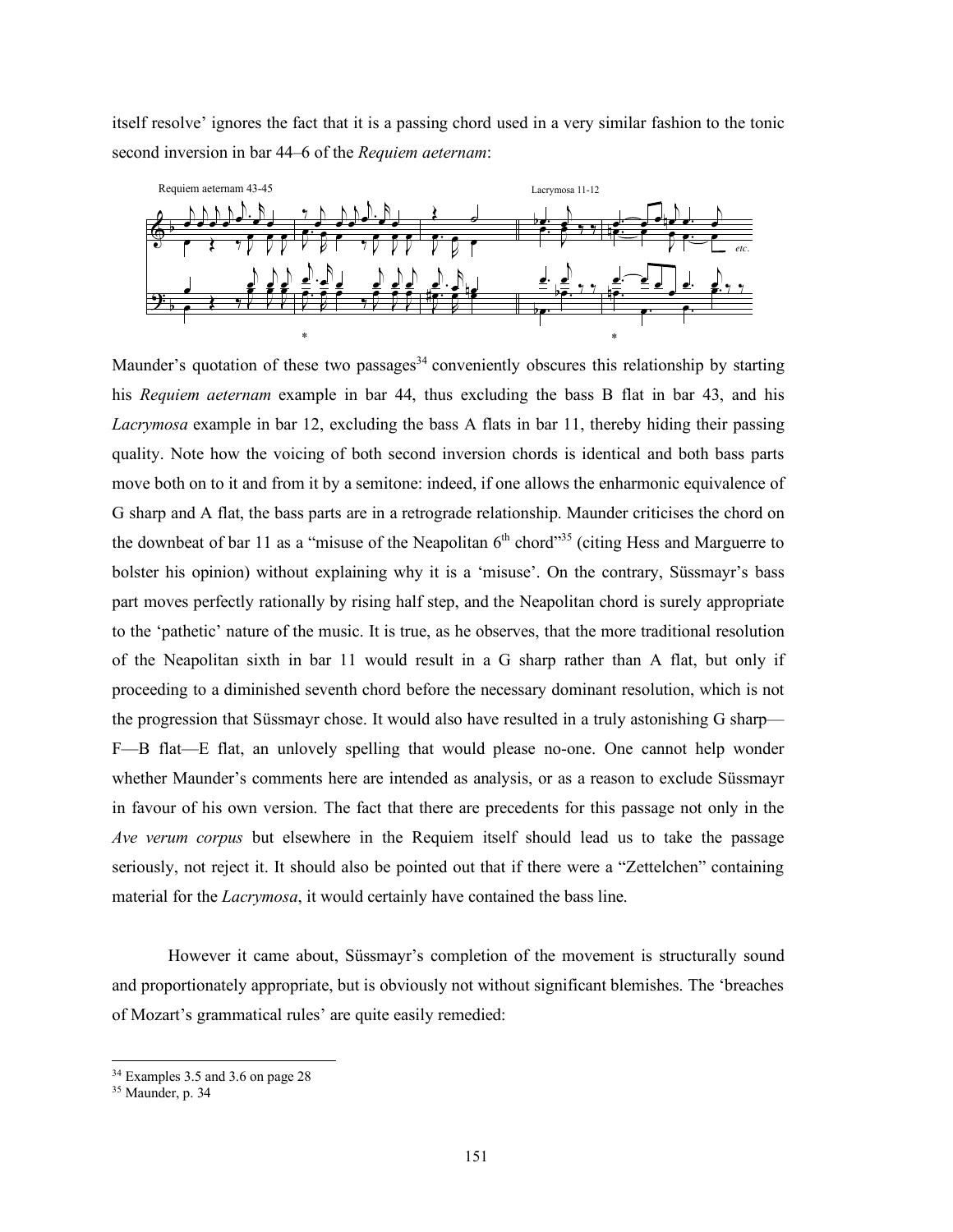i a simple re-voicing of the alto and tenor voices in bar 11:



ii, iii there is no reason<sup>36</sup> not to allow bar 14 to follow the implied rising sequence and maintain the high A in the soprano rather than an octave lower in the alto, and why do the chorus basses not follow the orchestral bassi in bar 14 (is this evidence of misconving from a sketch?). evidence of miscopying from a sketch?);



- 
- iv the sudden major seventh drop in both choral and orchestral basses from bar 17– 18 is very strange: was he worried about a hidden fifth with the sopranos if the part had gone up to the B flat? (If so, he wasn't troubled by the parallel octave between bass and soprano later in bar 18!) lden major seventh drop in re qui em r seventh drop in both choral and orchestral basses f Je su Do mi  $\sum_{i=1}^{n} a_i$ e<br>P ry strange: was he worried about a hidden fifth with the soprar  $\frac{1}{2}$  s and soprano later in bar 18!



v even more puzzling is the tied E quaver in the choral basses on the last beat of  $bar 23$  (is this too a miscopying?) which should clearly be an A  $\sim$   $\sim$   $\sim$   $\sim$   $\sim$   $\sim$ 

<sup>&</sup>lt;sup>36</sup> unless one is trying to stay within the range of the basset horn, but this would surely be to put the cart before the horse within the range of the basset horn, but this would surely by  $\mathbf{r}$   $\mathbf{r}$   $\mathbf{r}$   $\mathbf{r}$   $\mathbf{r}$   $\mathbf{r}$   $\mathbf{r}$   $\mathbf{r}$   $\mathbf{r}$   $\mathbf{r}$   $\mathbf{r}$   $\mathbf{r}$   $\mathbf{r}$   $\mathbf{r}$   $\mathbf{r}$   $\mathbf{r}$   $\mathbf{r}$   $\mathbf{r}$   $\mathbf{r}$   $\mathbf{r}$   $\mathbf{r}$   $\mathbf{r}$   $\mathbf{r}$   $\mathbf{r}$   $\mathbf{$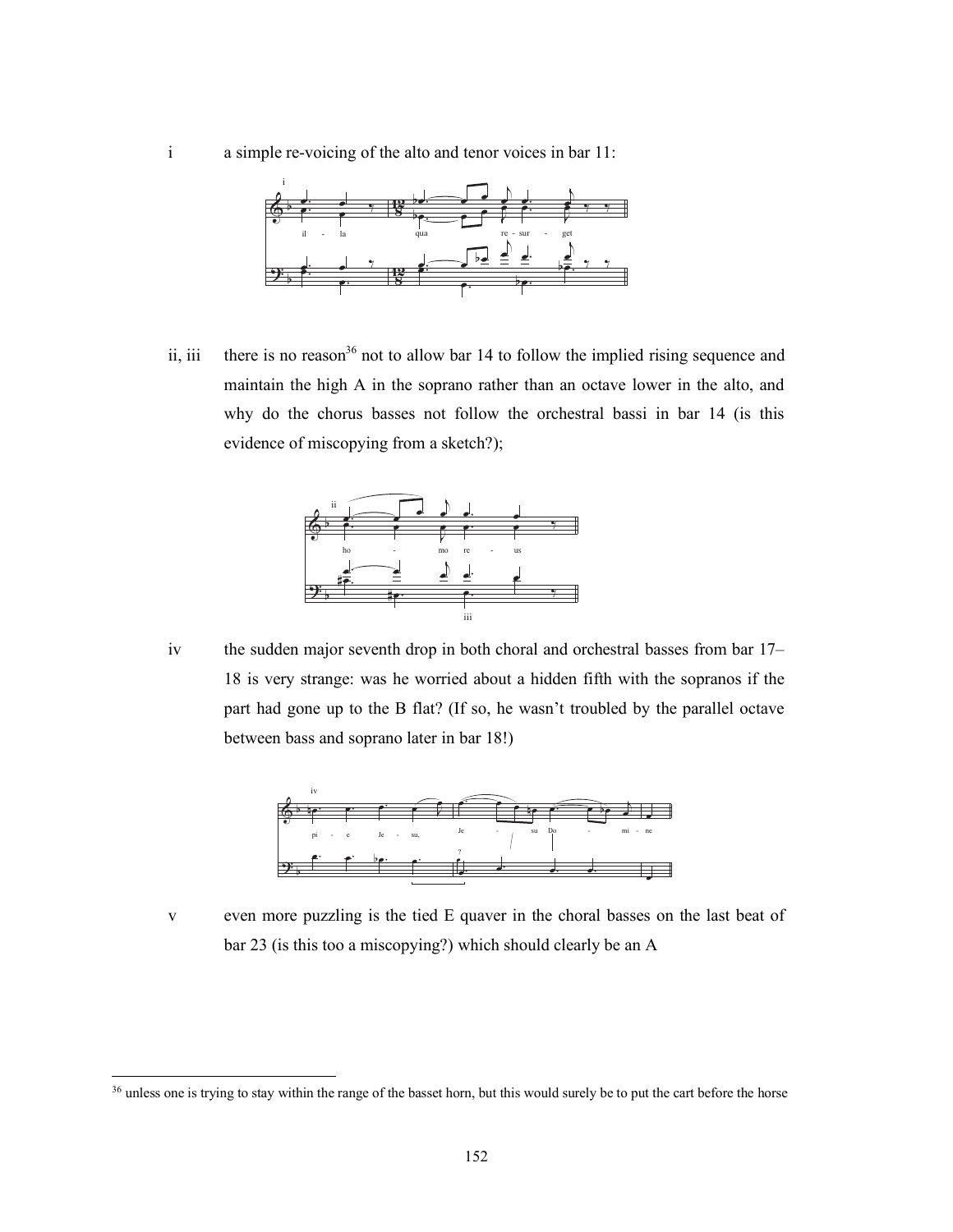

vi the imitation of 'dona eis requiem' is easily improved by having the altos take Süssmayr's tenor entry and reserving the tenor entry until the downbeat of bar 25, on a D so that they can imitate the basses and sopranos, which also has the exercise on a web was died to be called bonus of improving Süssmayr's awkward alto line in bars 25–26:



Süssmayr is however to be commended for his avoidance of a third on the downbeat of bar 28, the final cadence before the Amen, which recalls the final chord of the *Kyrie, Dies irae* and *Cum sanctis* movements.

Sadly, as we have seen elsewhere, he was less successful in his orchestration. Mozart's plangent, sighing violin figure is hard to imitate and continue, and this motif proved very problematic for Süssmayr. Too often his first violin part anticipates the soprano's resolution of dissonances:



This error occurs as early as bar 3 (shown above), the first bar of instrumentation that needed to be composed—the corrections in bars 3 and 4 of his autograph to the 1st violin part show how much he struggled with this motif—and it is repeated in bars 4, 21, 22, and 23; on the second beat of bar 10 his viola A anticipates the tenor resolution of the B flat; there is a parallel octave between the first and second violins on beats three and four of bar 14; the first violins' C on the last quaver before the 'Amen' could be a definition of bathos. All these errors are easily removed in a local sense, but it is challenging to fashion a convincing first violin line that follows Mozart's hints more convincingly.